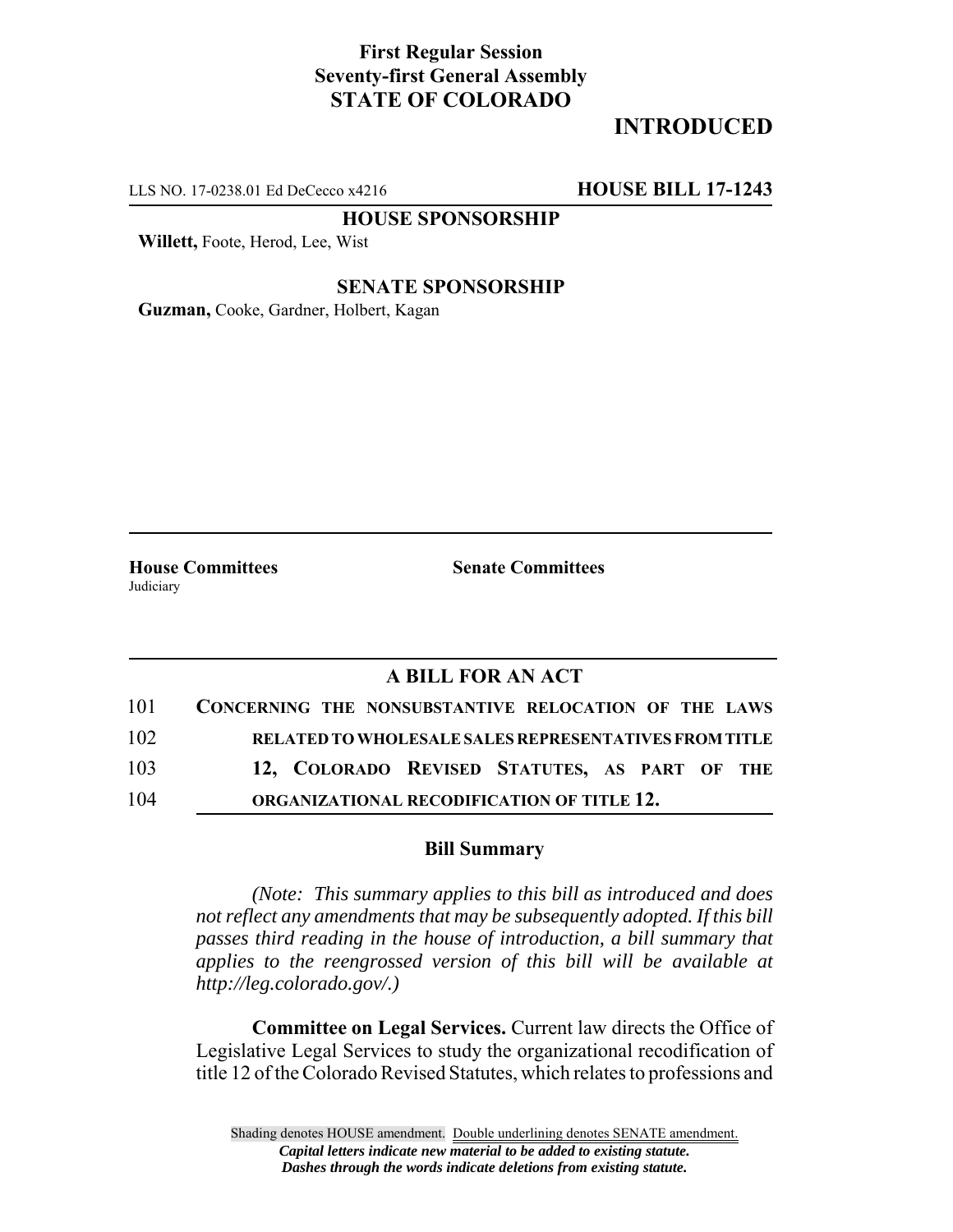occupations. To implement the initial recommendations of the study, **section 1** of the bill relocates article 66 of title 12, which relates to wholesale sales representatives, to title 13. **Section 2** repeals the article where this law was previously codified.

 *Be it enacted by the General Assembly of the State of Colorado:* **SECTION 1.** In Colorado Revised Statutes, **add with amended and relocated provisions** part 13 to article 21 of title 13 as follows: PART 13 WHOLESALE SALES REPRESENTATIVES **13-21-1301. [Formerly 12-66-101] Legislative declaration.** The general assembly hereby finds, determines, and declares that independent wholesale sales representatives are a key ingredient to the Colorado economy. The general assembly further finds and declares that wholesale sales representatives spend many hours developing their territory in order to properly market their products. Therefore, it is the intent of the general assembly to provide security and clarify the relations between distributors, jobbers, or manufacturers and their wholesale sales representatives. **13-21-1302. [Formerly 12-66-102] Jurisdiction over nonresident representatives.** A distributor, jobber, or manufacturer who

 is not a resident of Colorado and who enters into any written contract or written sales agreement regulated by this article shall be deemed to be doing business in Colorado for purposes of personal jurisdiction.

 **13-21-1303. [Formerly 12-66-103] Damages.** (1) A distributor, jobber, or manufacturer who knowingly fails to pay commissions as provided in any written contract or written sales agreement shall be liable to the wholesale sales representative in a civil action for treble the